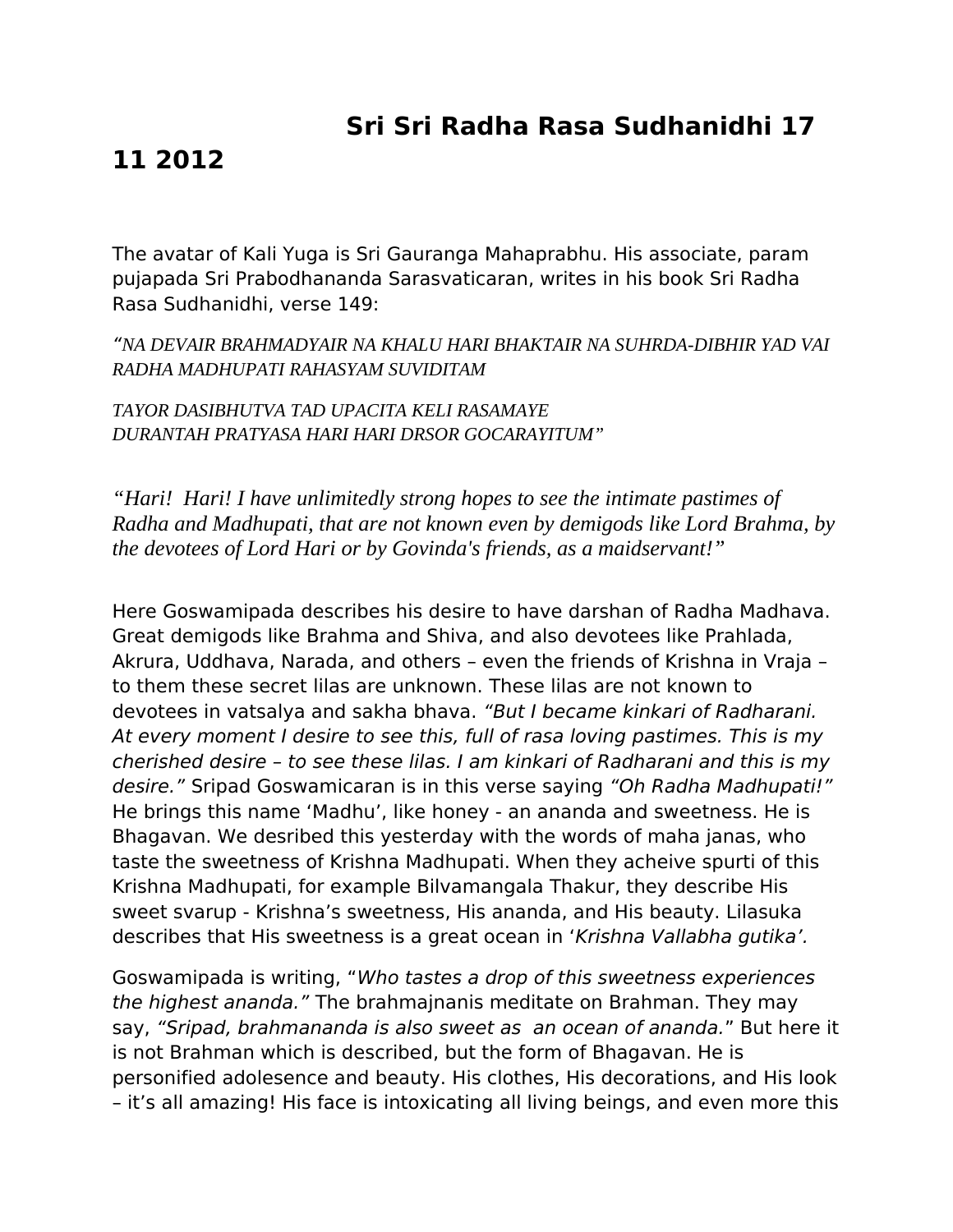Jagad Mohan. He charms the whole universe. Then the brahmanandi may say, "He is the ocean of ananda!" Lilasukha describes that this sweetness is filling all the space. Even the ocean is not a good word to descibe it. A stream of sweetness is filling everyone with ananda. When devotes have darshan of Krishna, they have so many emotions. Lilasukha describes his experience. He is saying, "There are so many forms of Bhagavan, but Krishna is the most sweet of Them." His smile, His sweet flute playing. He is the main hero of Vraja and nobody can be compared to Him.

He is saying that Krishna's desire is very rare. Radha is in a special position. Even when Madhumati Sarva Jnana and Sarva Shaktiman – the all-knowing and all-powerful, has darshan of Radharani, He loses all the knowledge and He forgets all His power – when He is near Radharani.

In Madhyana lila, Radharani and the sakhis are eager to meet Krishna. They come to the bank of Radhakunda and Krishna sees them from far, shining with golden decorations and illuminating everything around. Radharani is shining more bright than the sun. The sun of the Creator is very bright, but Radharani is shining with the light of millions of suns, so it is difficult to look. But this light doesn't hurt the eyes. It is the light of sweetness. Krishna Himself is burnt by this light. Krishna sees this light from Radharani and He is saying, "Who is this Goddess? Is this the deity of light?" He cannot understand who this is at that moment. Even though He has all knowledge, He still cannot understand who She is. He thinks, "Who is this Goddess? Is it young Laksmi?" He is thinking like this. Then He thinks, "No, no. Who has this type of madhurya? Laksmi doesn't have this madhurya. So who are you, Goddess of all sweetness? Sweetness personified, condensed sweetness has appeared in front of Me – this great sweetness." Krishna's eyes cannot see. Her mahabhava is blinding Him, not the light. His flute is falling from His hands and He is sinking in the ocean of this sweetness. This nectar is much brighter than any immortal nectar. He looks at Radharani and He is wondering. He is in full senses. His mind is sharp, but He cannot understand who She is. This is personified amrta. The principle is that Radharani is always looking new. Anuraga means always different experience - always different and new experience. Every moment is anuraga. The nature of anuraga is that the experience is different every time. When Krishna sees Radharani and She also sees Him - She is also very happy to look at Krishna's form - this nectar fills everything around with sweetness. So what is He thinking? He thinks, "This is My beloved! This is My Sri Radha! But how do I understand that this is Sri Radha? There is only one reason why I understand that this is Sri Radha. I become fully happy. I am fully in ananda.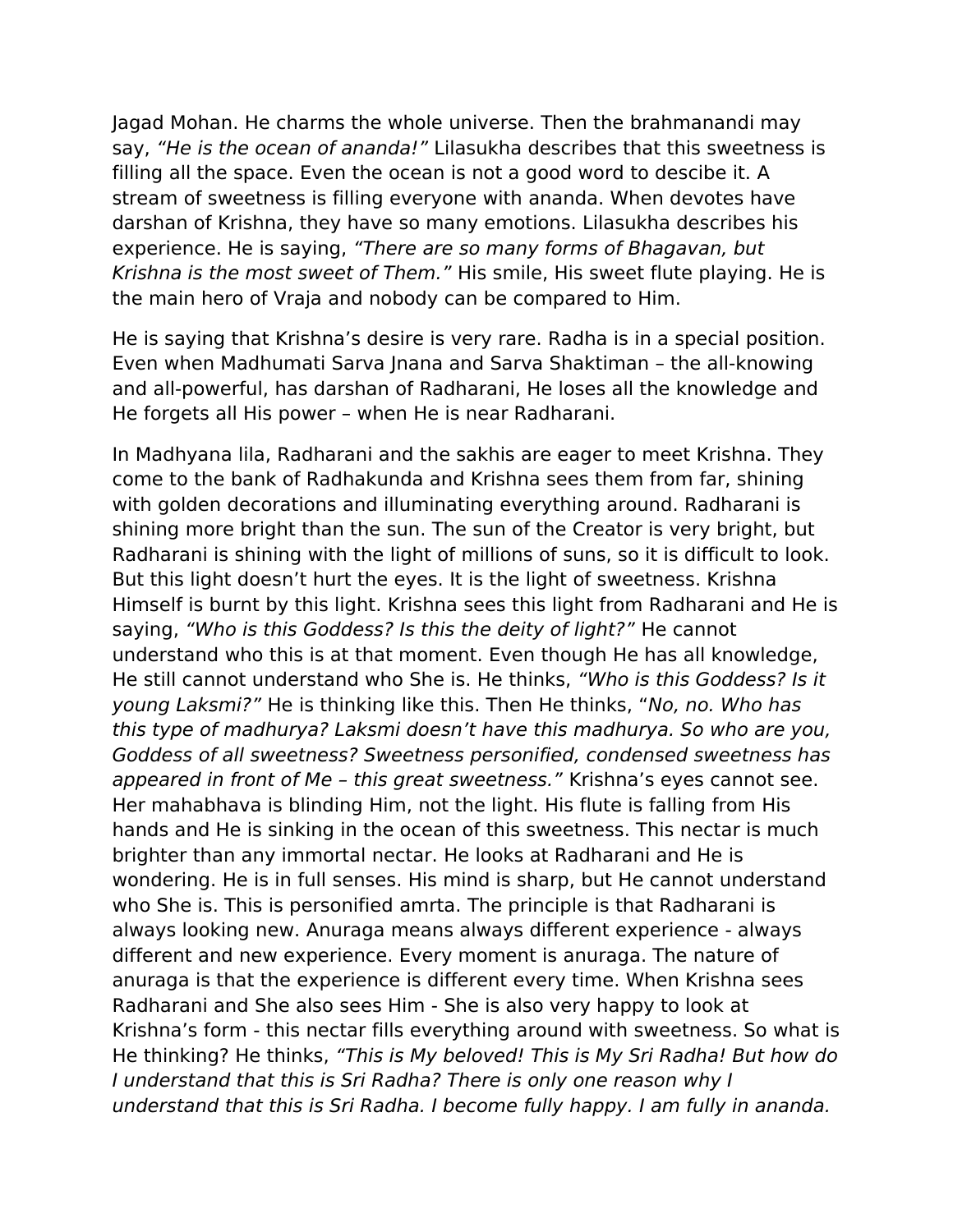Only She can put Me in ananda. I can put all worlds in ananda Myself, but who can put Me in ananda? Only She can, so it must be Her. It must be Radha. Only Radha can make My mind happy, nobody else can. No one else can influence Me in this way." Krishna is experiencing and saying this. No one but She is capable to put Krishna in this state of mind. Why is Madhumati so sweet? Because Radha is near Him. She gives the birth to Madhupati. She gives these feelings and so they appear in Him.

Only the kinkari of Radharani can bring and see this sweetness. The sakhi manjaris drink Their joint sweetness. That is their special postion. They can enjoy the joint beauty. That is the sweetness of their seva. The sakhis cannot get this seva. It is special mercy of Mahaprabhu. Mahaprabhu Himself **experiences** how He serves as a kinkari. Mahaprabhu Himself was entering into the mood of the manjaris. The prema of the kinkaris is so pure. It is incomparable. This gold is so pure. There is not any mix of anything else in it. It is such pure prema! When Radha and Krishna are tired, They wait when the manjaris will come. The kinkaris are getting the sign from the sakhis and the kinkaris are entering into the kunja.

By the mercy of Mahaprabhu, Sripad got the emotions of the kinkaris and he is sharing with us. In these three last verses, he is speaking in external **consciousnes** of a sadhaka. He is glorifying the sweetness of Radha Madhava. He is sharing this **sweetness** with us. He is seeing the spurti of the lila. After this verse he sees this spurti. In his heart appears humbleness. We can understand which power he has by the words of this verse. When he is saying that this is his dearest desire, it means that right now there is no darshan and he is very humble. It is like this when a premika has this desire. There is this humbleness of the sadhaka and of the premika. Mahabhava also has humbleness – different kinds of humbleness. Goswami describes this. The stronger the prema, the stronger the humbleness.

A sadhaka who has no rati is doing his sadhana in humbleness, but sometimes he has to create this. On the level of rati the real humbleness is coming, which is natural. Humbleness is the protection of our bhajan. If there is no humbleness, then pride is coming – and that kills the life of bhajan. He who is proud cannot have bhakti. He is in samsara. The identification with the body is coming from so many lifetimes. Sanatana Goswami is saying that we should do our bhajan without pride. Even somebody who has left everything may still have pratistha. It is very difficult to renounce pratistha. Because of sadhana we may get pratistha. "I am jnani, I am pandit, my bhajan is so strong, my behavior is perfect." This is different aspects and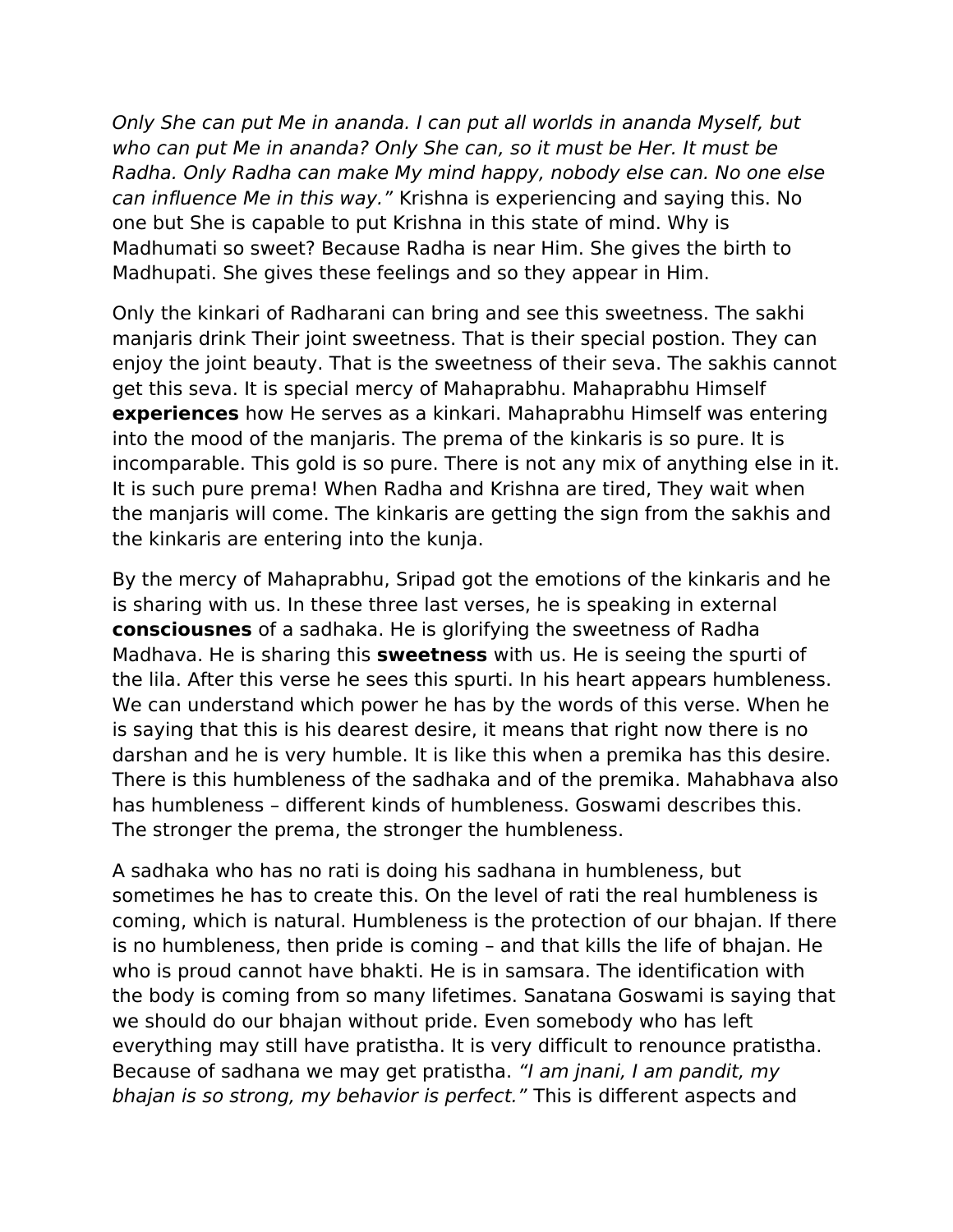types of pride. It all destroys the sadhana and the bhakti. Even fully renounced people who have conquered other anarthas, pride and pratistha may stay with them. So even if you left everything, it doesn't mean that you left pratistha. Out of all the anarthas, the most dangerous one is this pratistha. It is a very subtle anartha. It is very difficult to see this anartha and very difficult to remove it. There are different types of thieves. Pratistha steals all the bhakti. It is the biggest thief, so we must be very careful. It is the most dangerous enemy for a life of sadhana. Das Goswamipada is saying, "This is poison."

The Goswamis suffer so much. They are saying, "Oh, I have pratistha, I have greed." This is humbleness. It is not the humbleness of the sadhaka, but it is a much deeper. Mahaprabhu gave the right instruction, "trinad api sunicena" to kill this big enemy of the sadhaka. He gave this "trinadi api sunicena" verse. Be humbler than a blade of grass. Do not excpect respect, but offer respect to everyone. Do not be jealous of vaishnavas. Do not wait for anything like fame. Be like the tree, which gives fruits and shadow, and even if somebody cuts the tree it tolerates. Or like the grass - if somebody sits or walk on it, or even cut it, it is still growing. If we will have this mood of "trinad api sunicena", then this pratistha anartha will not touch us. Mahaprabhu is saying, "Listen all to this very important instruction!" Krishna das Kaviraja is telling us, "Please be careful!" In our sadhana we should increase this "trinad api sunicena". We should increase this mood and get rid of that pratistha.

We also need association with sadhus – devotees, who will help us clear our hearts from anarthas. When we will do sadhana, we will go into the rati stage and then there will be natural humbleness – a very deep humbleness. There is also hope. Sripad is hoping to have darshan of Bhagavan. When the bhava becomes ripe - when prema is coming, this humbleness becomes even stronger and more deep. Then this prema will reach sneha, man, pranaya, up to mahabhava. When a devotee will be near Krishna, then the humbleness will be even more strong.

**The humbleness of the sadhaka is different. He has to develop this. But one who has rati, there is natural humbleness. All sastras are saying, "The fruit of sadhana is prema." Somebody may say, "Humbleness is the fruit of sadhana." To this the acaryas are saying in return, "Prema is non-different from humbleness. The stronger the prema, the stronger the humbleness." Prema and humbleness go together. They are inter-connected. When the humbleness comes**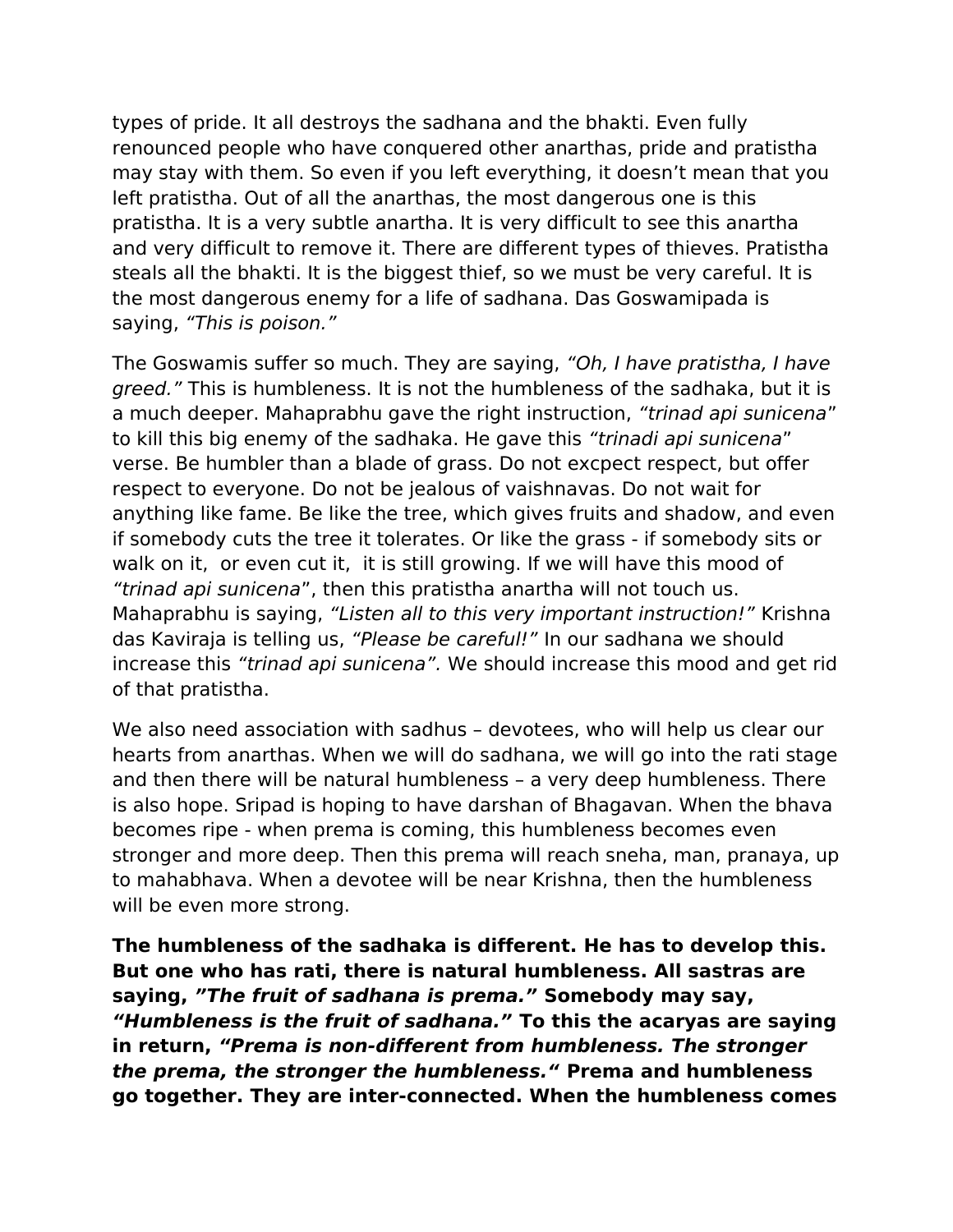**from prema, it is very powerful and very sincere. Who has the highest humbleness? It is the gopis – when they are in separation from Krishna. They have the strongest prema, so they are the most humble. Mahabhava is the highest point of prema – and that's why the humbleness is the highest.** 

In Gopal Campu it is described that in a forest fire everything is burning around. Uddhava sees that everything is on fire when he comes to Vraja. The gopis are on the edge of life and death. Even the birds in that fire are looking for salvation. Everything becomes dry. When there is no water, the fish are dying and the trees are dying. The separation Uddhava has seen in the gopis is so strong. The new lotus is coming from water, but if the sun is rising and the water is dried up, then the lotus is dying. It is the same with this separation. It is so strong in the Vraja gopis. This separation gives so much pain, so much suffering. It looks like suffering, but it is actually mahabhava. It is happiness, a type of happiness, but it is suffering. It is ananda of separation - and this ananda of separation is higher than ananda of meeting. Externally it looks like they are suffering and crying. Where is their ananda? Externally they suffer, but internally they meet Krishna. Inside they are meeting with Him, but externally they are crying and suffering. They see spurti in their hearts and ananda is filling their hearts. In this verse it is saying that there is enjoyment of ananda in Vaikuntha, and the citizens of Vraja are also enjoying ananda. But the enjoyment of the gopis and their ananda is very difficult to understand. Only those who know this kind of separation can know this ananda – the experience when the nectar and the poison is mixed together. Here it looks like the brahmananda is insignificant. This viraha rasa is so strong. That is why Mahaprabhu is saying that gopi prema is the goal of all goals.

Prabodhananda Saraswati did not get darshan and he is suffering so much. "I am so unfortunate", he is saying. He is full of humbleness. He is saying, "I am not worthy and I am fallen, but my hope is all I have." Rupa and Sanatana are also saying the same thing. They suffer so much because of this hope. Goswamipada say, "I don't have prema. I don't have bhakti. I don't serve vaishnavas. I didn't do anything good. But this hope is in me. Oh gopis, when will I see you? I don't deserve to get my desire fulfilled. To see you I need prema, but I don't have that bhakti. I don't have kirtana bhakti or sravana bhakti. I don't deserve this and I don't have any power to achieve it." Why is Goswamipada saying like this? It is vaishnava jnana. Further he is saying, "I don't have jnana and I don't have samskaras." What does he mean by that? He means sravana, kirtana, smarana. He is saying, "I don't have